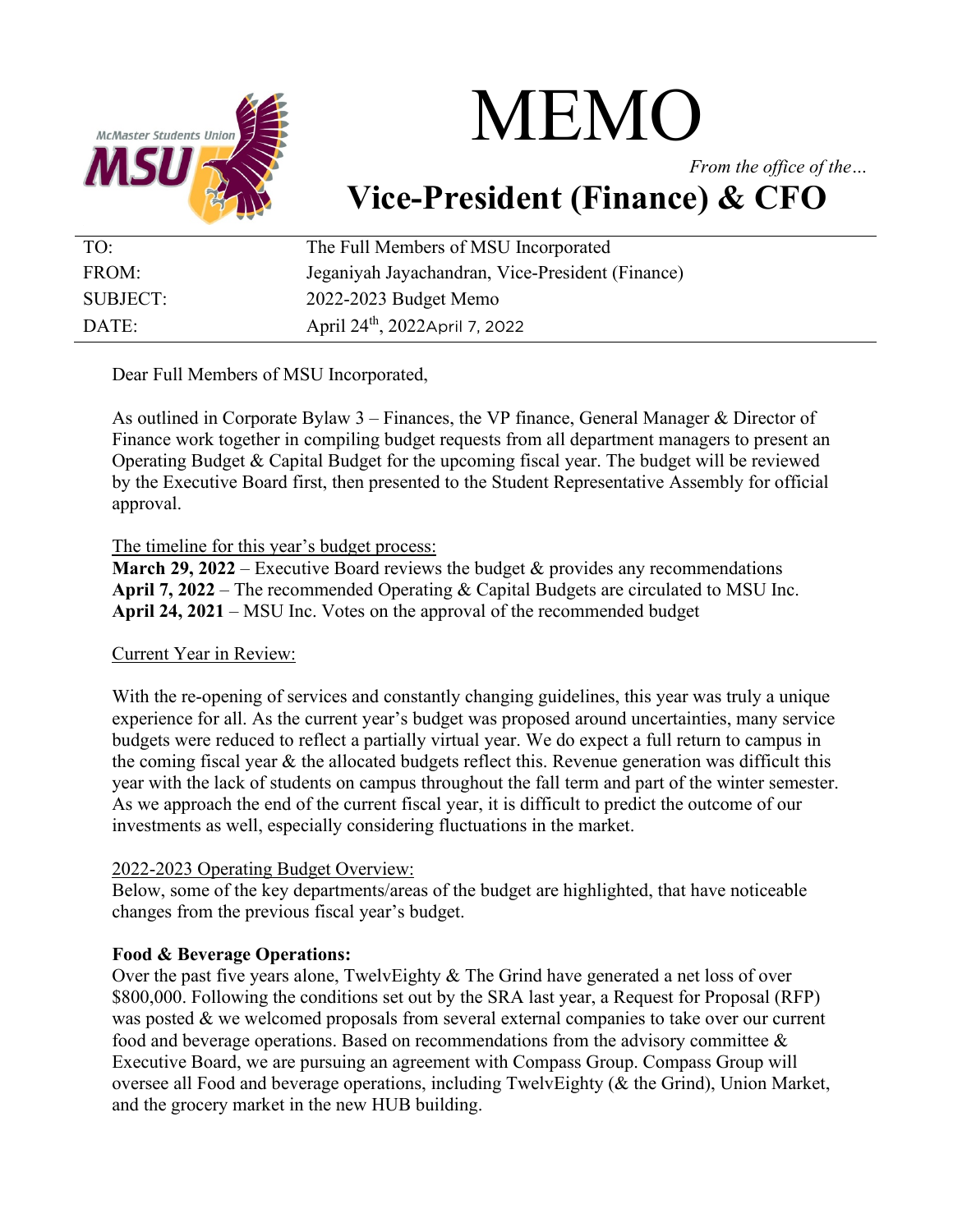#### **The HUB:**

With the new HUB anticipated to open for Fall 2022, a new department has been allocated, outlining expected revenue, utility costs, and fees for occupancy. With the expansion of student activity space on campus, we see the need in structural changes to student life within the MSU & the potential for a new supervisory role to oversee the HUB.

#### **The Silhouette:**

The Silhouette was impacted by the pandemic & the shift to an online-based delivery service. With the reduced number of print issues throughout the year  $\&$  the change in a more virtual format for newspapers currently, we expect the Silhouette to shift away from print issues except for popular issues & promotion via swag bags during Welcome Week. The budget accounts for these changes with a drop in printing expenses.

#### **Underground Media & Design:**

With the expectation of students on campus throughout the next year, the Underground expects an increase in print and design sales revenue. The opening of the HUB & the upgrades to the Campus Screen Network is also expected to produce revenue. The Underground has also been increasing its marketing strategies to not only engage and draw in students, but to increase its external client base as well

#### **Part-Time Student Led Services:**

As approved by the Executive Board last year, some services (SHEC, PCC, WGEN, Spark & Maccess) had a paid Assistant Director (AD) position added. This was the first year that these roles were included & has supported directors in running their services. Considering that the return to campus plan did not begin until mid-February, many services continue to run virtual programming to ensure accessibility. With the discontinuation of Horizons, Spark assumed the responsibilities during the summer, yet the budget did not reflect the costs associated with additional programming. As such, modifications have been made to the proposed 2022-2023 budget to account for the funding needed to run 2 services. Services Special Projects funding has also been increased to accommodate the need for additional funding to support joint initiatives among services.

#### **Health, Dental & Student Assistance Plan (SAP):**

Following negotiations with MSU insurance partners, there will be a slight increase in the premium collected per student for health insurance. Usage summaries indicated an increase in claims relative to the premium paid by the MSU. Although there was an increase in the premium, we have health reserves to support the Health & Dental plans so the student fee will only increase by Consumer Price Index (CPI) changes. The health and dental insurance fees per student will be \$106.00 and \$129.90, respectively. Please note that students will have the option to opt out of their health and/or dental fees, should they already have existing coverage. During the summer months, we re-evaluated our Student Assistance Plan (SAP) provider & have signed a contract with a new provider to better suit the needs of students.

#### 2022-2023 Capital Budget Overview: